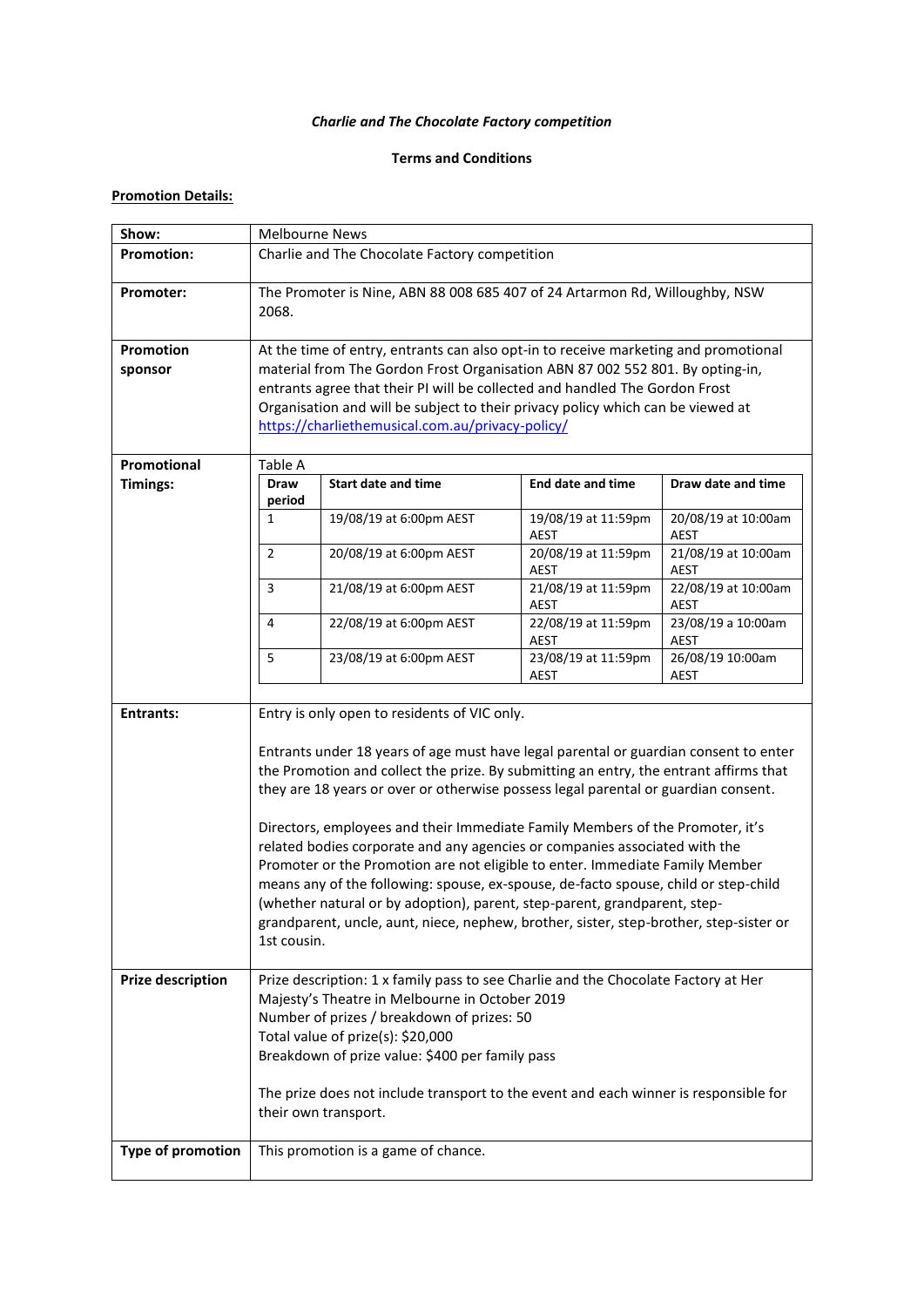| How to enter              | A code word will be broadcasted during the promotional period during Nine News<br>Melbourne. Entrants must enter the correct code word relating to the night they<br>entered.<br>To enter, participants must:<br>Visit the 9news.com.au/charlieandthechocolatefactory website and;<br>Complete their details including the code word, full name, state, postcode,<br>phone number and email address<br>Multiple entries permitted, subject to each entry being submitted separately and in<br>accordance with entry requirements set out above.                                                                                                                                                                                                                                                                                                                                 |
|---------------------------|---------------------------------------------------------------------------------------------------------------------------------------------------------------------------------------------------------------------------------------------------------------------------------------------------------------------------------------------------------------------------------------------------------------------------------------------------------------------------------------------------------------------------------------------------------------------------------------------------------------------------------------------------------------------------------------------------------------------------------------------------------------------------------------------------------------------------------------------------------------------------------|
| <b>Draw</b>               | The winners of a drawn prize will be determined by chance. The draws will take place<br>at Nine Network Australia, at 24 Artarmon Road, Willoughby NSW 2068 at 10:00am<br>AEST on the dates stipulated in table A by a computerised random selection.<br>The first ten (10) valid entries drawn in each draw period will be the winners of that<br>draw period and will win the prize.<br>All reasonable attempts will be made to contact the winners. If a prize remains<br>unclaimed by a winner or unallocated for any reason by 25/09/19, the prize will be<br>forfeited, and no cash or other alternative will be offered to that winner. Subject to<br>any direction or requirement under State legislation, unclaimed prize(s) will be<br>redrawn in a second draw. The unclaimed prize redraw will take place at the<br>Promoter's address at 10:00am AEST on 27/09/19. |
| <b>Special conditions</b> | The prize must be redeemed to coincide with Charlie and The Chocolate Factory in<br>October 2019 on a date in October 2019 stipulated by the Promoter. Family passes<br>consist of 4 tickets. Family passes are for single use only.                                                                                                                                                                                                                                                                                                                                                                                                                                                                                                                                                                                                                                            |

## **Detailed Terms:**

## **Entry into the Promotion**

- 1. The Promotion Details above and all Detailed Terms below form part of these Terms and Conditions. The Entrant agrees and acknowledges that they have read these Terms and Conditions
- 2. It is a condition of entry that all Terms and Conditions are accepted as final and the Entrant agrees to abide by these Terms and Conditions. Submission of an entry is deemed to be an acknowledgement by the Entrant that they have read these Terms and Conditions and accepted them.
- 3. Any capitalised terms used in these Terms and Conditions have the meaning given in the Promotion Details, unless stated otherwise.
- 4. The Promotion commences on the Start Date and runs for the Promotional Period ending on the End Date.
- 5. Valid entries by eligible Entrants will be accepted during the Promotional Period. No entries will be accepted after this time. Entries are deemed to be received at the time of receipt by the Promoter and not at the time of transmission or deposit by the Entrant. Records of the Promoter and its agencies are final and conclusive as to the time of receipt. The Promoter accepts no responsibility for any late, lost or misdirected entries due to technical disruptions, network congestion, social media platforms faulting or for any other reason.
- 6. Illegible, incomprehensible and incomplete entries will be deemed invalid. An entry that is made on behalf of another person will also be deemed invalid.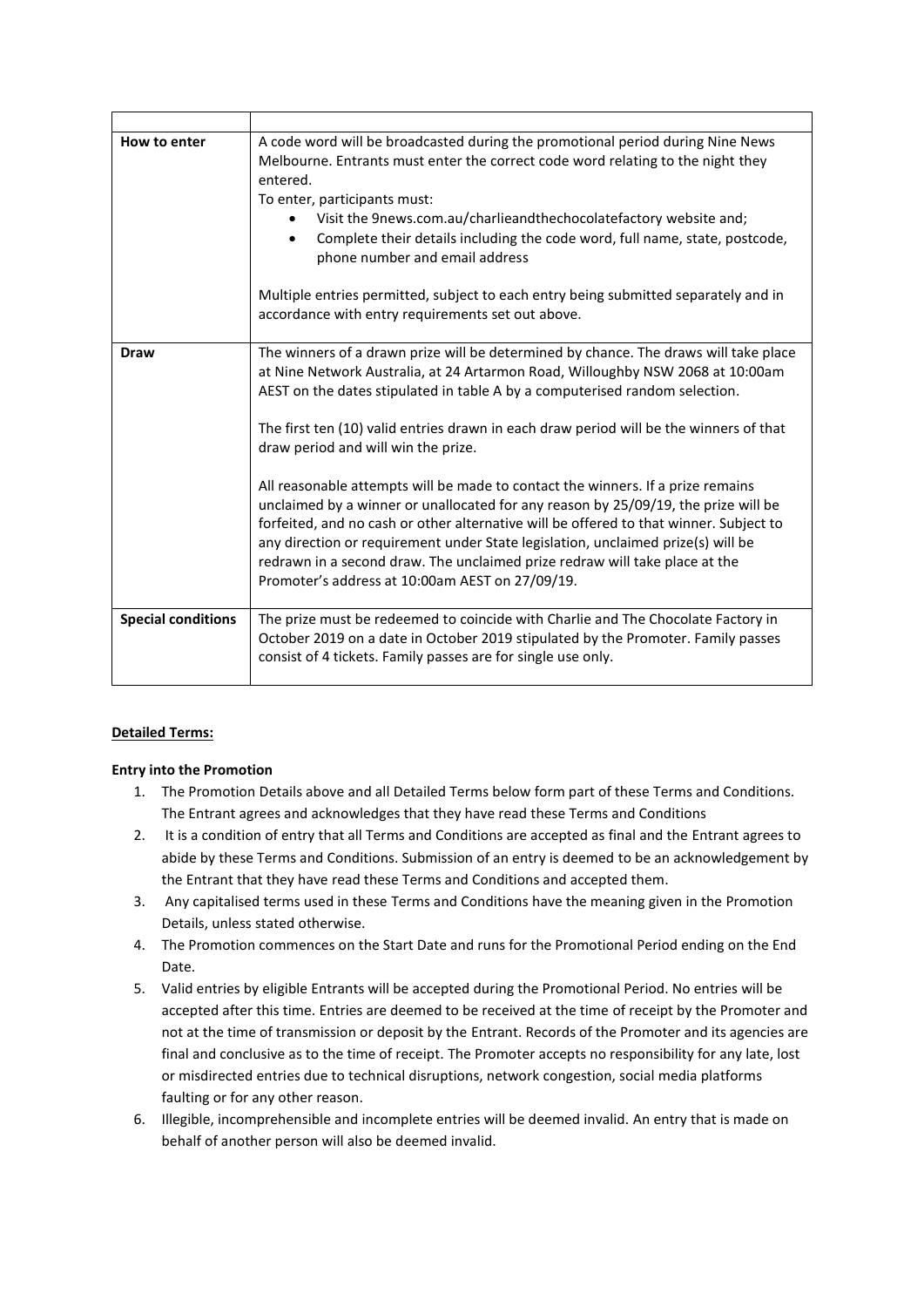- 7. The Promoter reserves the right to disqualify any entry which, in the opinion of the Promoter, includes objectionable content, profanity, inflammatory, offensive or defamatory comments, or which breach any law or infringes any third party rights, including intellectual property rights.
- 8. The Promoter reserves the right to disqualify any Entrant who tampers with the entry process or who submits an entry that is not in accordance with these Terms and Conditions or who has, in the opinion of the Promoter, engaged in conduct in entering the Promotion which is fraudulent, misleading, deceptive or generally damaging to the goodwill or reputation of the Promotion or Promoter.
- 9. The Promoter reserves the right, at any time, to validate and check the authenticity of entries and entrant's details including the right to request proof of an entrant's identity, age and residency. In the event that a winner cannot provide suitable proof, the winner will forfeit the prize in whole and no substitute will be offered.
- 10. The Promoter reserves the right to disqualify an Entrant or entries in the event of non-compliance with these Terms and Conditions. In the event that there is a dispute concerning the conduct of the Promotion, the decision of the Promoter is final and binding on each Entrant and no correspondence will be entered into.
- 11. An Entrant who uses any automated entry software or any other mechanical or electronic means that allows an individual to automatically enter repeatedly is prohibited and may render all entries submitted by that individual invalid.
- 12. No entry fee is charged by the Promoter to enter the Promotion. Where entry is allowed online, there is no additional cost to enter the Promotion other than any cost paid by the Entrant to access the website or social media platform of entry via their internet service provider.
- 13. Should an Entrant's contact details change during the Promotion, it is the Entrant's responsibility to notify the Promoter. A request to access or modify any information provided in an entry should be directed to the Promoter.
- 14. If for any reason any aspect of this Promotion is not capable of running as planned, including by reason of computer virus, communications network failure, bugs, tampering, unauthorised intervention, fraud, power or technical failure, acts of God, civil unrest, strike, war, act of terrorism or any other cause beyond the control of the Promoter, the Promoter may in its sole discretion cancel, terminate, modify or suspend the Promotion and invalidate any affected entries, or suspend or modify a prize, subject to State or Territory regulation.

## **Prize**

- 15. The winner(s) will be notified by phone or email together with further instructions on how to arrange the collection of their prize within seven (7) days of the winner(s) being determined.
- 16. Each prize will be awarded to the person named in the winning entry. If there is a dispute as to the identity of an Entrant or winner, the Promoter reserves the right, in its sole discretion, to determine the identity of the Entrant or winner.
- 17. If any winner chooses not to take their prize (or is unable to), or does not take or claim a prize by the time specified by the Promoter, they forfeit the prize and the Promoter is not obliged to substitute the prize or provide a cash alternative.
- 18. The details of the prize(s) are set out in the Promotion Details. The value of the prize(s) is accurate and based upon the recommended retail value of the prizes (inclusive of GST) at the Start Date of the Promotion. The Promoter accepts no responsibility for any variation in the value of the prizes after that date.
- 19. If a prize (or portion of a prize) is unavailable the Promoter reserves the right to substitute the prize (or that portion of the prize) to a prize of equal or greater value and/or specification, subject to any written directions of a regulatory authority.
- 20. If a prize is provided to the Promoter by a third party, the prize is subject to the terms and conditions of the third party prize supplier. The Promoter and the third party prize supplier reserve the right to refuse to allow a winner to use or take part in any or all aspects of the prize, if either determine, in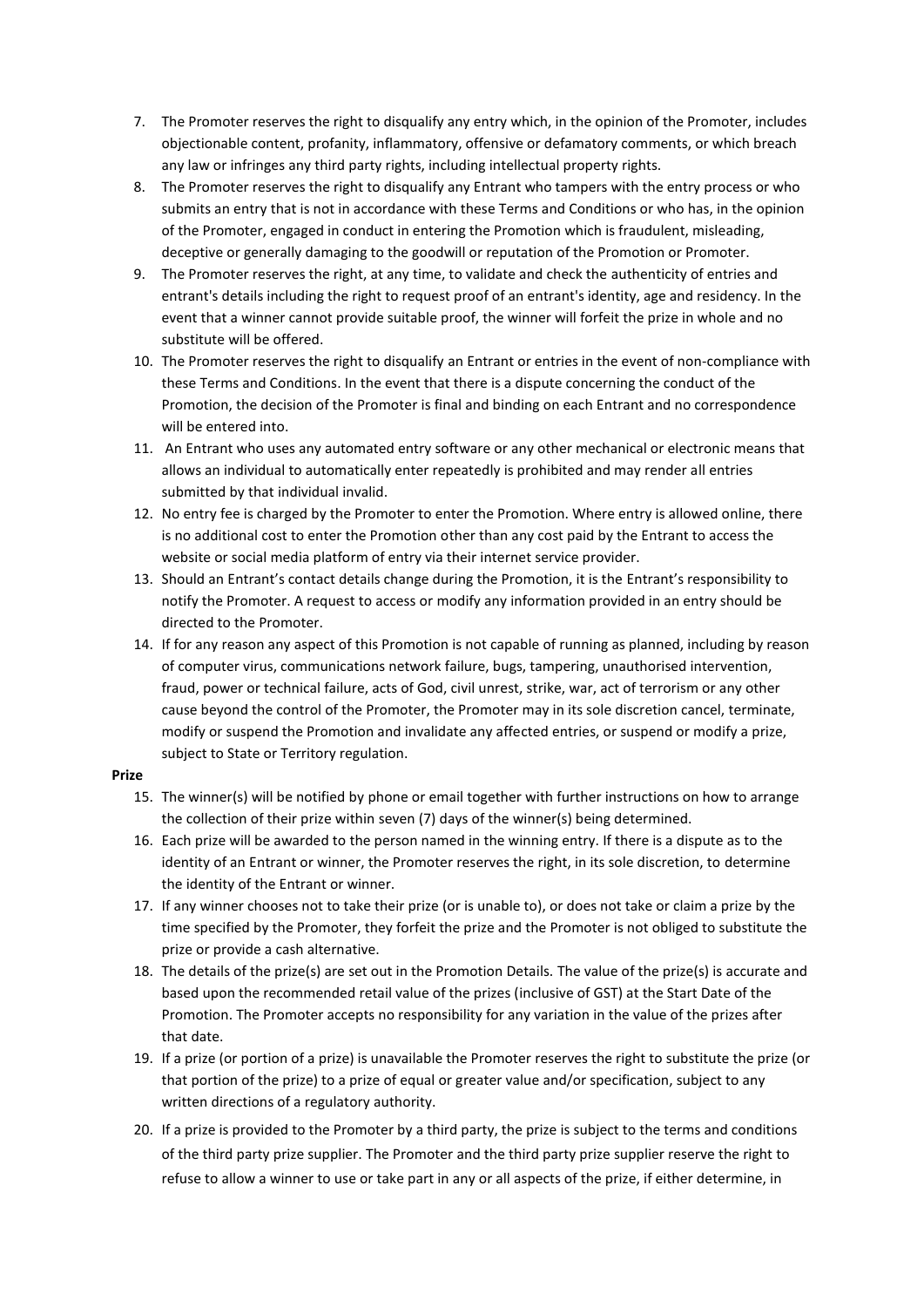their absolute discretion, that a winner is not in the mental or physical condition necessary to be able to safely use or participate in the prize.

- 21. If the prize consists of any gift cards of any third party supplier, the gift card(s) may not be redeemed or exchanged for cash, traveller's cheques, cash passports or any other form of currency, and will not be replaced or refunded if the gift card is lost or stolen
- 22. It is a condition of accepting the prize that the winner may be required to sign a legal release in a form determined by the Promoter in its absolute discretion.
- 23. If a prize is provided to the Promoter by a third party supplier and/or is to be delivered directly to the winner(s), the Promoter accepts no responsibility or liability for any delay or failure by the third party to deliver the prize, any delay or failure relating to the prize itself or failure by the third party supplier to meet any obligations in these Terms and Conditions or otherwise. The terms and conditions which apply to a prize at the time it is issued to the winner will prevail over these Terms of Conditions, to the extent of any inconsistency.

#### **Travel**

- 24. The following terms apply to the extent that the prize involves any travel:
	- i) The winner must finalise the prize booking within [12 weeks] of the date that the winner is notified and all travel must be completed within [12 months] of the Promotion closing date.
	- ii) Once a travel booking is confirmed, no changes will be allowed unless authorised by the Promoter in its sole discretion. The winner is responsible for any amendment fees issued by airlines or suppliers.
	- iii) The Promotion will have the sole discretion to choose the travel suppliers in relation to the fulfilment of the prize(s).
	- iv) Redemption of the prize is subject to availability on the dates chosen by the winner. The prize(s) may not be available for redemption during Christmas, school holiday and special event periods.
	- v) All expenses other than those specified as being part of the prize are the responsibility of the winner and if relevant, their travel companion(s).
	- vi) No compensation or alternative travel plans will be arranged if the winner and /or any travel companion(s) misses any part of their travel or fails to meet any check in requirements for any reason.
	- vii) In the event that an element of the prize is cancelled or postponed for any reason, the winner forfeits the specified element and no cash alternative offer will be granted in lieu of the part of the prize.
	- viii) [The winner can travel with one travel companion. The travel companion can be of any age, however, a companion under the age of 18 years must travel with their parent or legal guardian. The winner and travelling companion must travel at the same time, must depart from the same capital city airport and must stay at the same accommodation.]
	- ix) The winner must ensure that they and any travel companion has any necessary documentation, including but not limited to valid passports and visas, which meet the requirements of immigration and other government authorities at every destination. Any fines, penalties, payments or expenditures incurred as a result of such documents not meeting the requirements of those authorities will be the sole responsibility of the travellers.
	- x) A credit card imprint may be required from the winner as part of the travel arrangements or check-in procedures.
	- xi) Frequent flyer or other programme partner points will not form part of the prize.
	- xii) Comprehensive travel insurance is recommended for the winner and any travel companion. If the winner and/ or travel companion chooses not to purchase travel insurance they may be required to complete a travel insurance waiver form acknowledging that they understand the benefits of travel insurance but decline to take out a policy.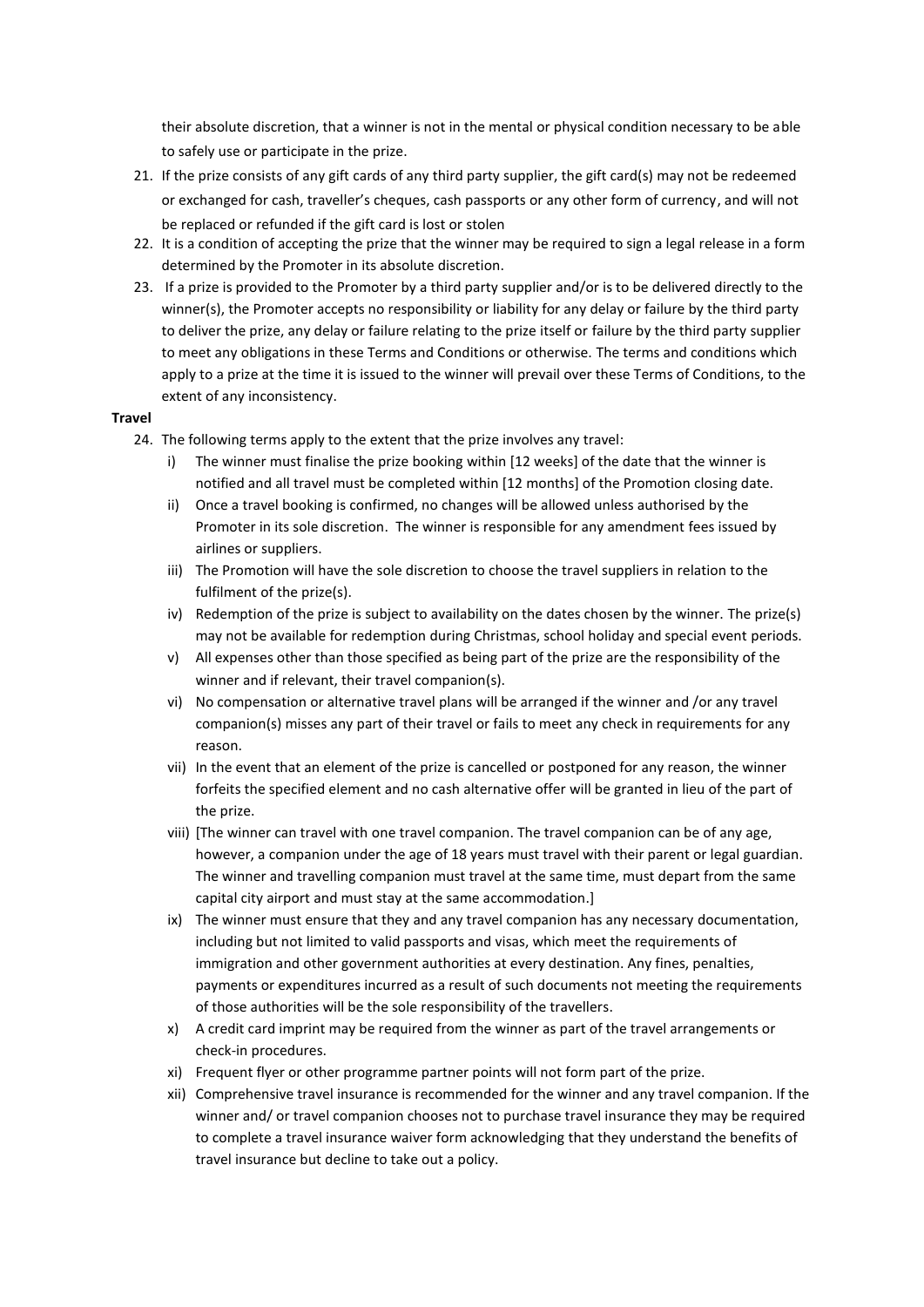- xiii) All other expenses other than those expressly included in the prize are excluded and are the responsibility of the winner and any travel companion.
- xiv) All travel will be subject to the general conditions of carriage. The Promoter makes no representation as to the safety, conditions or other issues that may exist at any destination or event. It is the responsibility of the Entrant and any travel companion to enquire about local issues and conditions at destinations or events before travel.

### **Personal Information, marketing and publicity**

- 25. As part of the Promotion, the Promoter will collect Entrants' personal information. If the Entrant does not provide their personal information as requested, they may be ineligible to enter or claim a prize in the Promotion. Submission of an entry is deemed to be consent by the Entrant to the Promoter collecting their personal information.
- 26. The Promoter will use the personal information to enable an Entrant to participate in the Promotion.
- 27. The Promoter may disclose Entrants' personal information to third parties including its contractors and agents, prize suppliers, Promotion sponsors and service providers to assist in conducting this Promotion and to the State and Territory lottery departments as required under the relevant lottery legislation.
- 28. Nine may use Entrants' personal information for future marketing purposes regarding its products, including contacting the Entrant electronically.
- 29. If there is a Promotion Sponsor, the Promotion Sponsor may use the personal information of an Entrant for marketing purposes if the Entrant has given their consent to be contacted by the Promotion Sponsor.
- 30. Personal information will be stored by the Promoter on a database controlled by Nine or by a third party service provider of Nine.
- 31. For the purposes of public statements and advertisements, the Promoter may only publish the winner's surname, initial and State/Territory or postcode of residence.
- 32. Further details on how Nine will collect and use personal information is set out in the Nine privacy policy which is located at [https://login.nine.com.au/privacy?client\\_id=9nowweb.](https://login.nine.com.au/privacy?client_id=9nowweb)
- 33. Nine's privacy policy contains information about how an Entrant may access, update and seek correction of the personal information Nine holds about them and how an Entrant may complain about any potential breach by the Promoter of the Australian Privacy Principles or any other Australian privacy laws and how such complaints will be dealt with.
- 34. By accepting the prize, the winner agrees to participate in and co-operate as required with all reasonable marketing and editorial activities relating to the Promotion, including (but not limited to) being recorded, photographed, filmed or interviewed and acknowledges that the Promoter and Nine may use any such marketing and editorial material without further reference or compensation to them.
- 35. The winner agrees not to sell or otherwise provide their story and or photographs related to the Promotion or being a winner of the Promotion to any other media organisation.

#### **Intellectual property rights**

- 36. The following conditions apply where the Promotion involves submission of any materials including but not limited to answers to questions, a statement, idea or opinion, video or voice recordings, images, works of art, designs or photographs (**Content**):
	- i) the Content must not contain any viruses or cause or be likely to cause any injury or harm to any person or entity;
	- ii) the Content must be the work of the individual submitting it;
	- iii) the Content must not have been published elsewhere or have won a prize in any other competition or promotion;
	- iv) before submitting the Content, Entrants must obtain consent from any person (or the parent or guardian of any person under 18 years) who appears in any content and from the owner(s) of any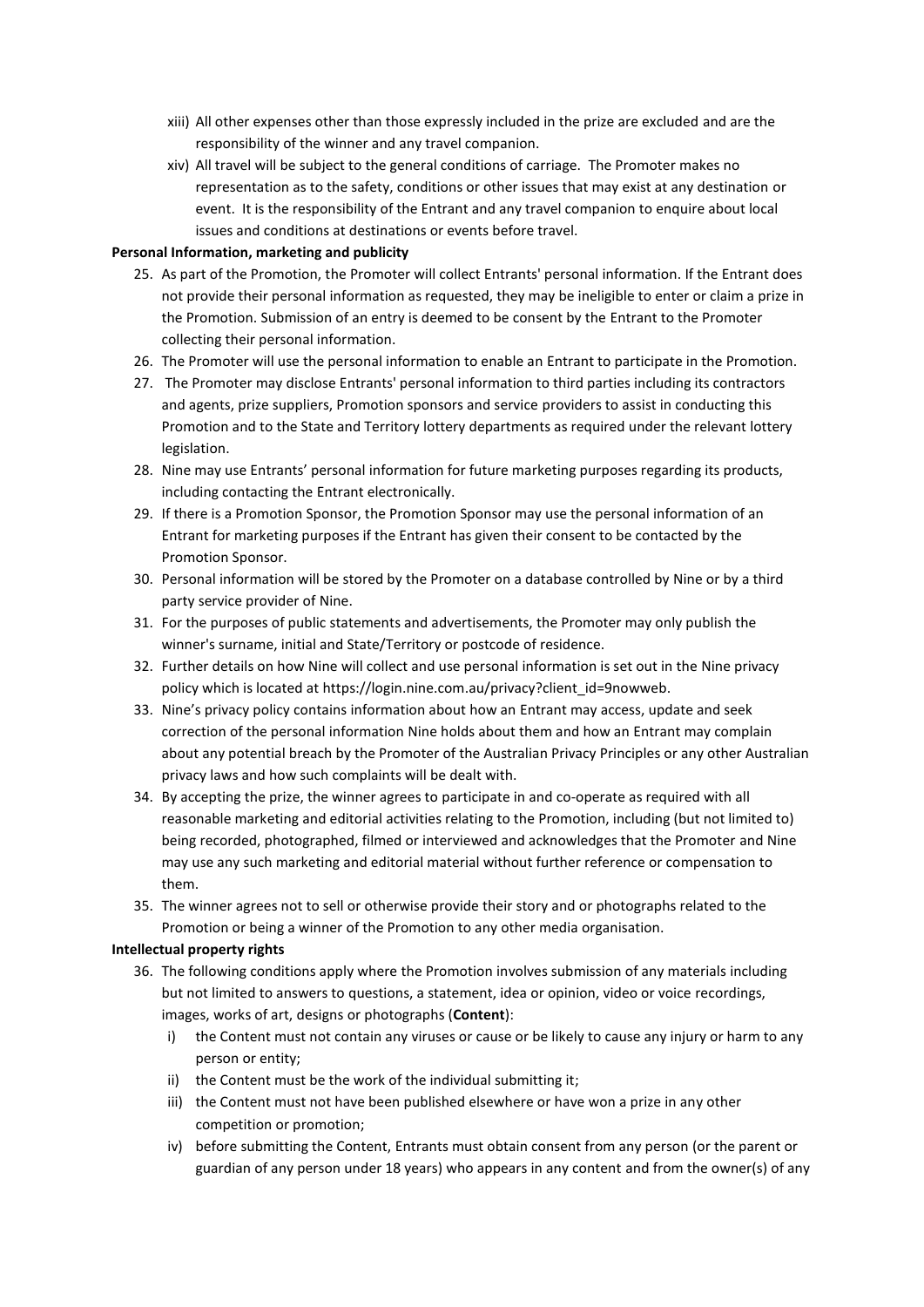property that appears in the Content. Entrants must obtain any other permissions required for the submission of the Content;

- v) each Entrant must warrant that the submission of the Content does not infringe the intellectual property rights of any third party. Entrants must warrant that the Content they are submitting is their own work and that they own the copyright for it;
- vi) the Promoter may remove or decline to publish any Content without notice to the relevant Entrant;
- vii) the intellectual property rights in the Content submitted by the Entrant remains with the relevant Entrant and does not transfer to the Promoter. However, in consideration of the Promoter providing the Promotion, each Entrant grants a worldwide, irrevocable, perpetual licence to Nine to use and reproduce any or all of the submitted Content including but not limited to in any of their publications, their websites and/or in any promotional material connected to this Promotion. The Entrant acknowledges that the Promoter is free to use the Content and to exercise its rights in relation thereto and the Entrant will not be entitled to any fee for such use; and
- viii) the Entrant hereby consents to Nine using their likeness, image and/or voice in the event that the Entrant is the winner (including photograph, film or recording) in any media whatsoever throughout the world for the purpose of promoting this Promotion or other similar promotions and promoting any products manufactured, distributed and or supplied by Nine. The Entrant will not be entitled to any remuneration for such use.

## **Use of social media**

37. The following terms apply to the extent that the Promotion is conducted on, advertised or promoted on a social media platform owned by a third party (**Platform Operator**):

- i) the Entrant acknowledges and agrees that the Promotion is in no way sponsored, endorsed or administered by, or associated with, any Platform Operator.
- ii) the Entrant releases each Platform Operator and its associated companies from all liabilities arising in respect of the Promotion; and
- iii) to the extent relevant to the Promotion, Nine agrees and each Entrant must agree to adhere to the terms and conditions and promotions guidelines of each Platform Operator which are available to view online on their social media platforms.

### **Limitation of liability**

- 38. Any guarantee or warranty given in relation to a prize is in addition to any relevant statutory guarantees and warranties and nothing in these Terms and Conditions restricts, excludes or modifies or purports to restrict, exclude or modify any statutory consumer rights under any applicable law including the Competition and Consumer Act 2010 (Cth).
- 39. The Promoter and its associated agencies and companies will not be liable for any loss (including, without limitation, indirect, special or consequential loss or loss of profits), expense, damage, personal injury or death which is suffered or sustained (whether or not arising from any person's negligence or wilful misconduct) in connection with this Promotion or accepting, taking part in or using any prize (or recommendation), except for any liability which cannot be excluded by law (in which case that liability is limited to the minimum allowable by law).
- 40. Neither the Promoter, nor any Promotion Sponsor or third party prize supplier, or their associated companies is responsible, to the extent permitted by law, for acts of god, acts of terrorism or war (declared or undeclared) or other events beyond their control which prevent awarding or acceptance of the prize in accordance with the prize description.
- 41. The Promoter accepts no responsibility for any tax implications of this Promotion and Entrants must seek their own independent financial advice in regards to their own personal circumstances and any tax implications relating to the prize or acceptance of the prize.